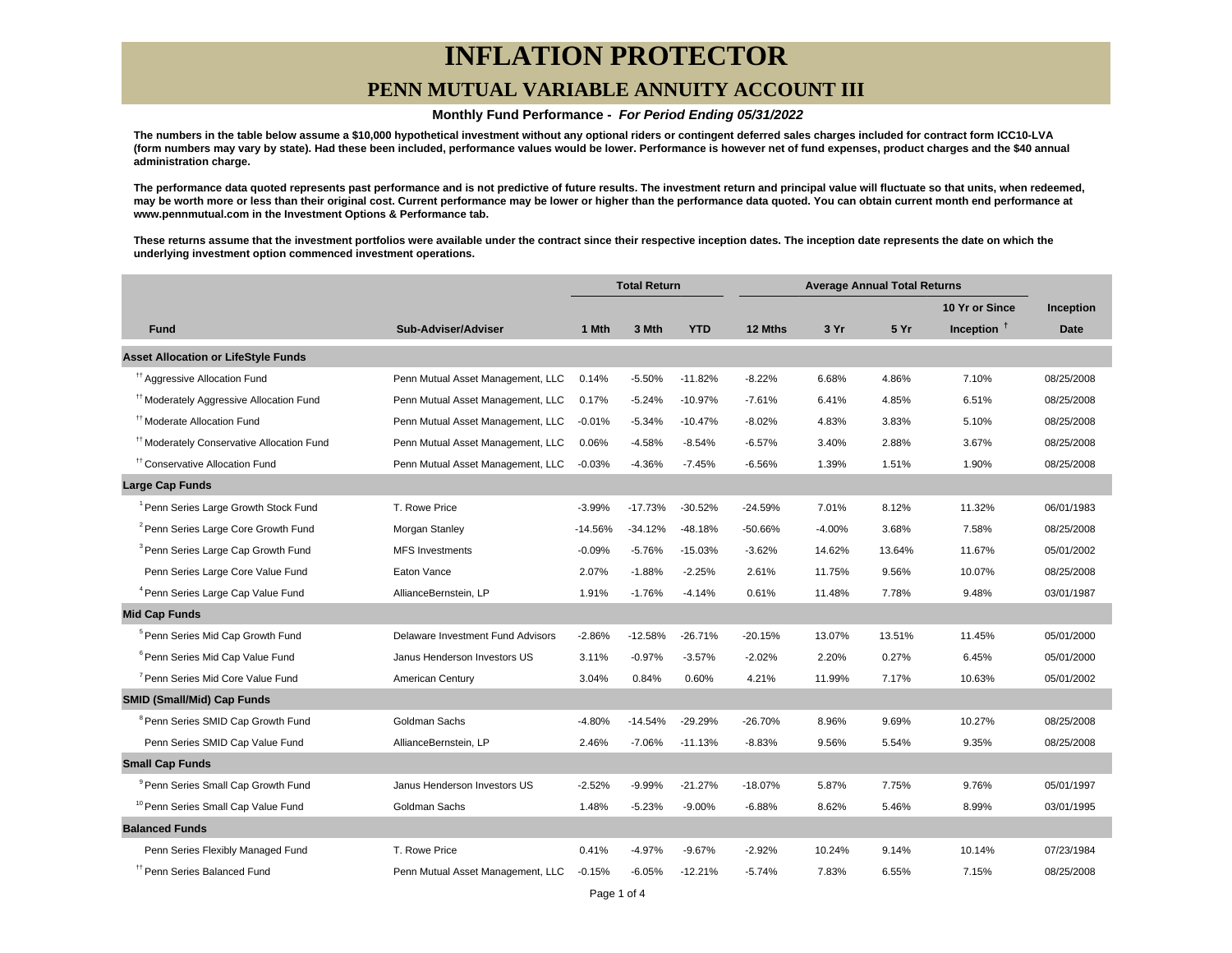# **INFLATION PROTECTOR PENN MUTUAL VARIABLE ANNUITY ACCOUNT III**

### **Monthly Fund Performance - For Period Ending 05/31/2022**

|                                                        |                                   | <b>Total Return</b> |           | <b>Average Annual Total Returns</b> |           |          |          |                |             |
|--------------------------------------------------------|-----------------------------------|---------------------|-----------|-------------------------------------|-----------|----------|----------|----------------|-------------|
|                                                        |                                   |                     |           |                                     |           |          |          | 10 Yr or Since | Inception   |
| <b>Fund</b>                                            | Sub-Adviser/Adviser               | 1 Mth               | 3 Mth     | <b>YTD</b>                          | 12 Mths   | 3 Yr     | 5 Yr     | Inception $T$  | <b>Date</b> |
| <b>Index Funds</b>                                     |                                   |                     |           |                                     |           |          |          |                |             |
| <sup>11</sup> Penn Series Index 500 Fund               | <b>State Street</b>               | $-0.02%$            | $-5.71%$  | $-13.51%$                           | $-2.30%$  | 14.23%   | 11.20%   | 12.15%         | 05/01/2000  |
| Penn Series Small Cap Index Fund                       | <b>State Street</b>               | $-0.08%$            | $-9.24%$  | $-17.43%$                           | $-18.89%$ | 7.27%    | 5.30%    | 8.32%          | 08/25/2008  |
| Penn Series Developed International Index Fund         | <b>State Street</b>               | 1.67%               | $-5.67%$  | $-12.25%$                           | $-12.90%$ | 4.13%    | 1.89%    | 4.74%          | 08/25/2008  |
| <b>Specialty Fund</b>                                  |                                   |                     |           |                                     |           |          |          |                |             |
| <sup>12</sup> Penn Series Real Estate Securities Fund  | Cohen & Steers                    | $-5.13%$            | $-2.65%$  | $-14.39%$                           | 1.99%     | 8.03%    | 7.87%    | 8.19%          | 05/01/2002  |
| <b>International Funds</b>                             |                                   |                     |           |                                     |           |          |          |                |             |
| Penn Series International Equity Fund                  | Vontobel Asset Management         | $-1.67%$            | $-8.23%$  | $-19.09%$                           | $-15.16%$ | 4.58%    | 3.18%    | 5.23%          | 11/01/1992  |
| <sup>13</sup> Penn Series Emerging Markets Equity Fund | Vontobel Asset Management         | $-0.40%$            | $-10.41%$ | $-15.57%$                           | $-25.05%$ | $-1.29%$ | $-1.94%$ | 0.43%          | 08/25/2009  |
| <b>Fixed-Income Funds</b>                              |                                   |                     |           |                                     |           |          |          |                |             |
| <sup>11</sup> Penn Series Limited Maturity Bond Fund   | Penn Mutual Asset Management, LLC | $-0.31%$            | $-2.56%$  | $-3.89%$                            | $-4.95%$  | $-0.72%$ | $-0.19%$ | $-0.44%$       | 05/01/2000  |
| <sup>11</sup> Penn Series Quality Bond Fund            | Penn Mutual Asset Management, LLC | $-0.28%$            | $-6.45%$  | $-10.09%$                           | $-10.38%$ | $-1.31%$ | $-0.13%$ | 0.17%          | 03/01/1987  |
| <sup>14</sup> Penn Series High Yield Bond Fund         | Penn Mutual Asset Management, LLC | 0.41%               | $-2.70%$  | $-5.30%$                            | $-3.98%$  | 3.18%    | 2.90%    | 4.07%          | 07/23/1984  |
| <sup>11</sup> Penn Series Money Market Fund            | Penn Mutual Asset Management, LLC | $-0.15%$            | $-0.46%$  | $-0.69%$                            | $-1.64%$  | $-1.29%$ | $-1.17%$ | $-1.40%$       | 07/15/1983  |

The Penn Series Money Market Fund 7-day yield was 0.01% . The yield, which is gross of product fees and the \$ 40 annual administration charge, more closely reflects the current earnings of the Money Market Fund than the 1-year return.

**Investors should carefully consider the objectives, risks, charges, and expenses of the relevant variable annuity product and underlying investment options prior to investing.** Please read the prospectus carefully as it contains this and other pertinent information specific to the product being presented. A prospectus may be obtained from your Penn Mutual **financial professional or from our website at www.pennmutual.com in the Planning & Products tab.**

Penn Mutual variable products are offered through Hornor, Townsend & Kent, Inc. (HTK), Registered Investment Advisor, Member FINRA/SIPC, 600 Dresher Road, Horsham, PA 19044, 215-957-7300. HTK is a wholly owned subsidiary of The Penn Mutual Life Insurance Company.

1202417TM\_Jun17

Report is not valid unless all pages are included



Page 2 of 4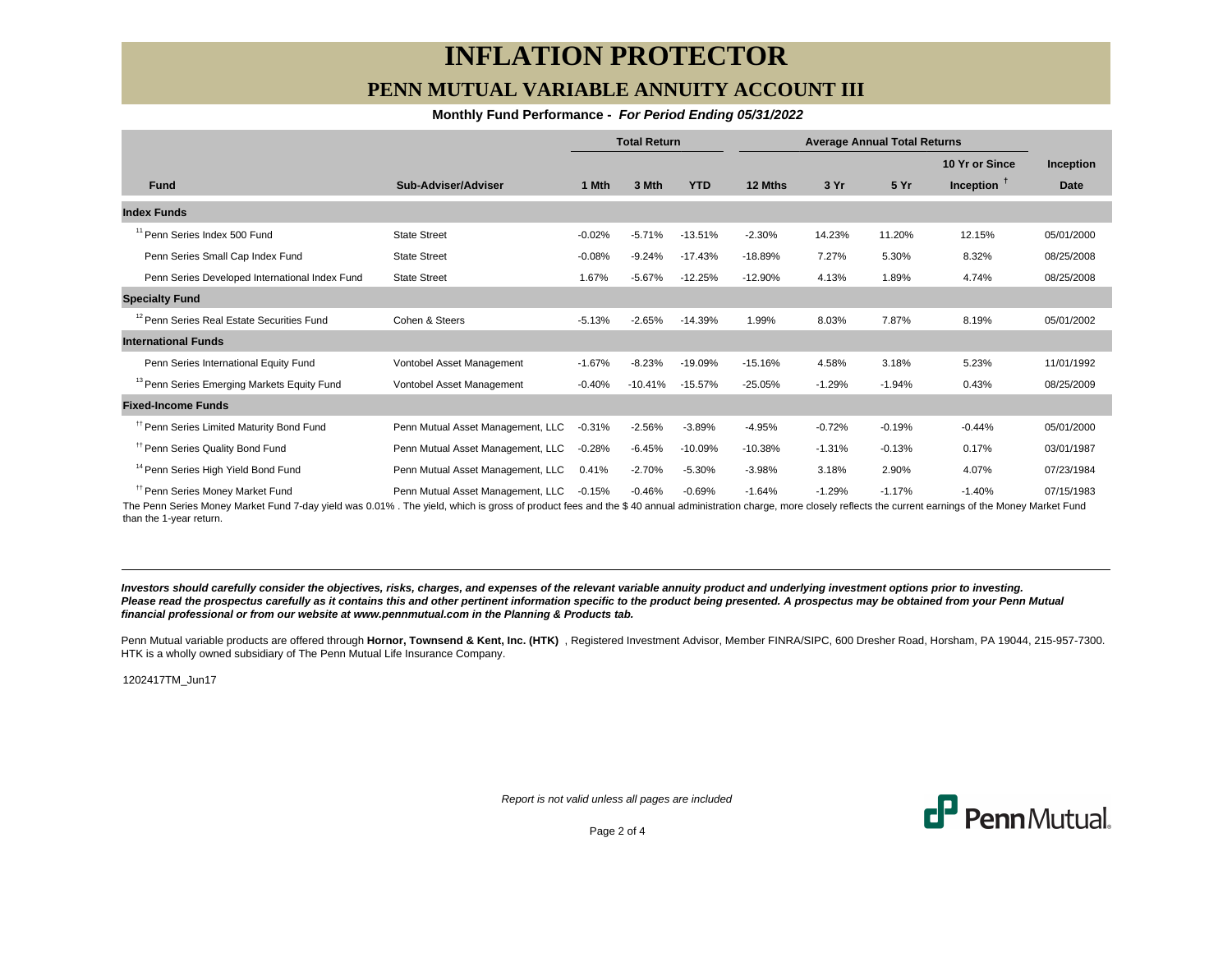# **INFLATION PROTECTOR**

## **PENN MUTUAL VARIABLE ANNUITY ACCOUNT III**

## **Monthly Fund Performance - For Period Ending 05/31/2022**

### **Assuming Contract Surrendered**

**Below are the average annual total returns on a hypothetical investment of \$1,000 assuming the investor makes no additional deposits and surrenders the policy. With the exception of any available optional riders, the figures are net of all possible charges and fees, including the maximum contingent deferred sales charge of 8% (Contract Year = %: 1=8%, 2=7%, 3=6%, 4=5%), asset charges, product fees, and the \$20 annual administration charge. Had any available optional riders been included, performance values would be lower.**

|                                                       |                                   | <b>Average Annual Total Returns</b> |          |        |                |                       |
|-------------------------------------------------------|-----------------------------------|-------------------------------------|----------|--------|----------------|-----------------------|
|                                                       |                                   |                                     |          |        | 10 Yr or Since |                       |
| <b>Fund</b>                                           | Sub-Adviser/Adviser               | 1Yr                                 | 3 Yr     | 5 Yr   | Inception $†$  | <b>Inception Date</b> |
| <b>Asset Allocation or LifeStyle Funds</b>            |                                   |                                     |          |        |                |                       |
| <sup>17</sup> Aggressive Allocation Fund              | Penn Mutual Asset Management, LLC | $-14.06%$                           | 4.91%    | 4.75%  | 7.01%          | 08/25/2008            |
| <sup>††</sup> Moderately Aggressive Allocation Fund   | Penn Mutual Asset Management, LLC | $-13.50%$                           | 4.64%    | 4.74%  | 6.42%          | 08/25/2008            |
| <sup>11</sup> Moderate Allocation Fund                | Penn Mutual Asset Management, LLC | $-13.87%$                           | 3.10%    | 3.72%  | 5.01%          | 08/25/2008            |
| <sup>11</sup> Moderately Conservative Allocation Fund | Penn Mutual Asset Management, LLC | $-12.53%$                           | 1.70%    | 2.78%  | 3.58%          | 08/25/2008            |
| <sup>tt</sup> Conservative Allocation Fund            | Penn Mutual Asset Management, LLC | $-12.52%$                           | $-0.27%$ | 1.40%  | 1.82%          | 08/25/2008            |
| <b>Large Cap Funds</b>                                |                                   |                                     |          |        |                |                       |
| <sup>1</sup> Penn Series Large Growth Stock Fund      | T. Rowe Price                     | $-29.27%$                           | 5.23%    | 8.01%  | 11.23%         | 06/01/1983            |
| <sup>2</sup> Penn Series Large Core Growth Fund       | Morgan Stanley                    | $-53.48%$                           | $-5.54%$ | 3.57%  | 7.49%          | 08/25/2008            |
| <sup>3</sup> Penn Series Large Cap Growth Fund        | <b>MFS Investments</b>            | $-9.79%$                            | 12.69%   | 13.52% | 11.58%         | 05/01/2002            |
| Penn Series Large Core Value Fund                     | Eaton Vance                       | $-4.00%$                            | 9.88%    | 9.44%  | 9.98%          | 08/25/2008            |
| <sup>4</sup> Penn Series Large Cap Value Fund         | AllianceBernstein, LP             | $-5.86%$                            | 9.62%    | 7.67%  | 9.39%          | 03/01/1987            |
| <b>Mid Cap Funds</b>                                  |                                   |                                     |          |        |                |                       |
| <sup>5</sup> Penn Series Mid Cap Growth Fund          | Delaware Investment Fund Advisors | $-25.14%$                           | 11.17%   | 13.39% | 11.36%         | 05/01/2000            |
| <sup>6</sup> Penn Series Mid Cap Value Fund           | Janus Henderson Investors US      | $-8.30%$                            | 0.52%    | 0.16%  | 6.37%          | 05/01/2000            |
| <sup>7</sup> Penn Series Mid Core Value Fund          | American Century                  | $-2.52%$                            | 10.12%   | 7.06%  | 10.54%         | 05/01/2002            |
| <b>SMID (Small/Mid) Cap Funds</b>                     |                                   |                                     |          |        |                |                       |
| <sup>8</sup> Penn Series SMID Cap Growth Fund         | Goldman Sachs                     | $-31.23%$                           | 7.14%    | 9.57%  | 10.18%         | 08/25/2008            |
| Penn Series SMID Cap Value Fund                       | AllianceBernstein, LP             | $-14.63%$                           | 7.74%    | 5.43%  | 9.26%          | 08/25/2008            |
| <b>Small Cap Funds</b>                                |                                   |                                     |          |        |                |                       |
| <sup>9</sup> Penn Series Small Cap Growth Fund        | Janus Henderson Investors US      | $-23.21%$                           | 4.12%    | 7.64%  | 9.67%          | 05/01/1997            |
| <sup>10</sup> Penn Series Small Cap Value Fund        | Goldman Sachs                     | $-12.82%$                           | 6.81%    | 5.35%  | 8.90%          | 03/01/1995            |
| <b>Balanced Funds</b>                                 |                                   |                                     |          |        |                |                       |
| Penn Series Flexibly Managed Fund                     | T. Rowe Price                     | $-9.14%$                            | 8.40%    | 9.02%  | 10.05%         | 07/23/1984            |
| <sup>11</sup> Penn Series Balanced Fund               | Penn Mutual Asset Management, LLC | $-11.76%$                           | 6.04%    | 6.44%  | 7.06%          | 08/25/2008            |